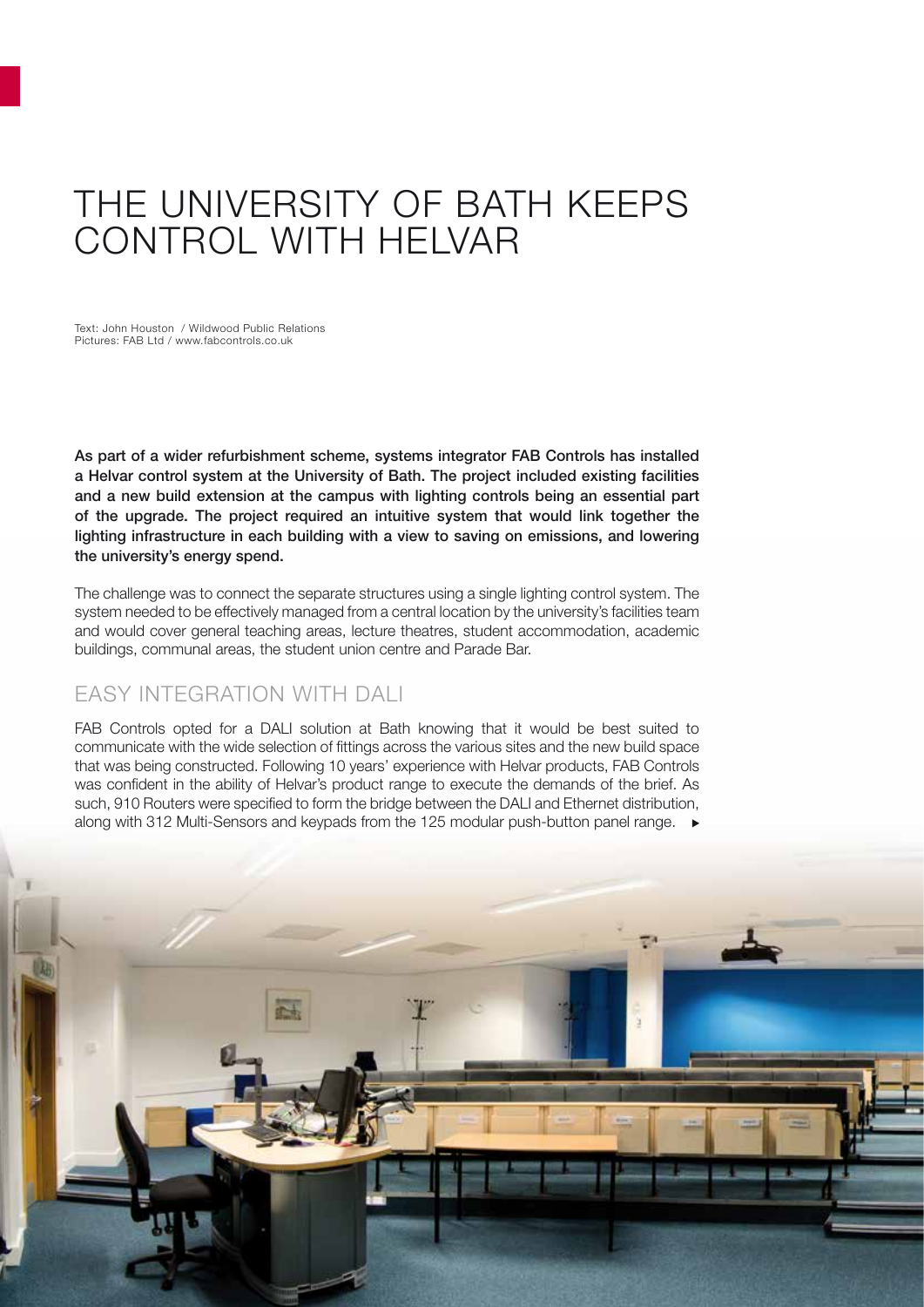The sensors were sourced to ensure efficiency, with absence/presence detection and daylight saving features added to the system. The 125 panel range offer intuitive control of the setup for the facilities team, as well as the staff and students, working at the university day-to-day.

"We selected Helvar DALI because its ability to integrate with any luminaire connected to the system. In addition we required integration into the university's audio visual system for automatic scene setting and we are delighted with the finished system," says Richard Hughes, Electrical Service Manager at the University. "The significant savings in energy will help us achieve our wider efficiency targets as well as saving us tens of thousands of pounds over the life of the installation."

The solution uses open standards to ensure the entire system can be securely controlled from any remote location, allowing further integration with tablet and smartphone devices. This level of control was essential for the facilities team to both monitor and manage the setup and it includes the added features of automated test procedures and fault reporting for proactive support and labour saving.

## SIGNIFICANT SAVINGS, MEASURED REDUCTIONS

To meet the carbon reduction commitments of the university, the success of the installation has been measured, largely, against its energy saving credentials. The Helvar control system has rendered





2 / 2012 • News 9